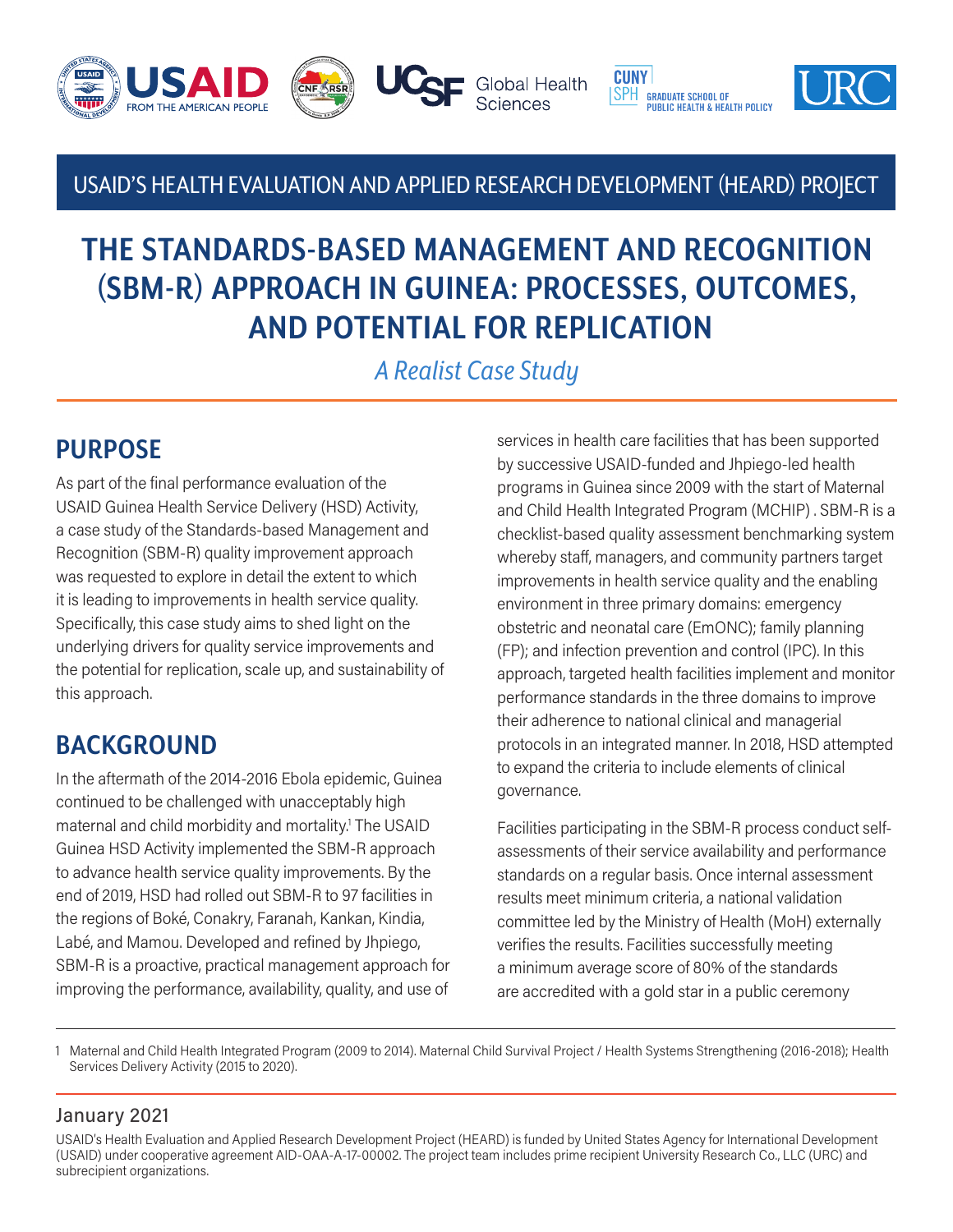signifying that the facility is providing quality services. Facilities can earn a second star by meeting 86% of the standards. Where facilities do not maintain performance, losing a star for poor performance is possible; however, external assessments are not conducted systematically, they are done upon facility request. Typically, SBM-R is accompanied by other interventions to improve providers' performance and work environment, including infrastructure improvements, in-service training and supportive supervision. SBM-R and the HSD activity are complemented by a broader USAID Guinea governance activity (Citizens Involvement in Health Governance; FHI 360) that includes efforts to improve the availability, accessibility, quality and ultimately the use of health services and reduction of mortality.

## **CASE STUDY METHODOLOGY**

The case study utilized both qualitative and quantitative data (primary and secondary) collected at the national, facility, and community levels for the HSD evaluation.

The main evaluation purposively sampled ten hospitals and 26 health centers, ensuring that MOH Hospitals selected included five high and five low-performing SBM-R

hospitals<sup>2</sup>, with three in highly populous districts, two in less populous districts<sup>3</sup>, and variability in timing of entry into the SBM-R program. The health centers in the sample were selected for variation in region, activity performance (SBM-R)4 , length of time participating in SBM-R, location (urban and rural), and service volume. Also included were facilities that have benefited from infrastructure improvements and receipt of equipment, and that had active community components associated with the facility.

The SBM-R case study sample included six facilities: two hospitals, and four health centers (HCs) with variable characteristics (performance, volume, and timing of adoption) (see Table 1). We also sought to have some regional balance. To respond to USAID interest in a broader understanding of other factors around adoption/ non-adoption of quality improvement approaches in this context, we included two health centers and one hospital that were not using SBM-R. Non-SBM-R health centers were both selected for high volume and performance variability, using HMIS indicators.

In all facilities included within the HSD evaluation, the evaluation team collected qualitative data through key informant interviews (KII) and focus group discussions

| Facility                | <b>SBM-R Performance</b><br>Volume |                                           | Entry into SBM-R program |  |  |  |
|-------------------------|------------------------------------|-------------------------------------------|--------------------------|--|--|--|
| <b>Health Centers</b>   |                                    |                                           |                          |  |  |  |
| Boffa HC                | Lower                              | Lower                                     | Early                    |  |  |  |
| Mandiana HC             | Lower (variable)<br>Higher         |                                           | Early                    |  |  |  |
| Wondy HC                | Higher<br>Higher                   |                                           | Early                    |  |  |  |
| Tougue HC               | Higher                             | Higher                                    | Later                    |  |  |  |
| Lambanyi HC             | $\overline{\phantom{a}}$           | Higher                                    | Not using SBM-R          |  |  |  |
| Kakossa HC              |                                    | Higher                                    | Not using SBM-R          |  |  |  |
| <b>Hospitals</b>        |                                    |                                           |                          |  |  |  |
| Labé Regional Hospital  | Higher (variable)                  |                                           | Earlier                  |  |  |  |
| Mamou Regional Hospital | Medium                             |                                           | Later                    |  |  |  |
| Ignace Deen Hospital    | ۰.                                 | Began SBM-R program early but dropped out |                          |  |  |  |

Table 1: Demand for Health Care Services, Guinea Demographic and Health Survey (2012-2018)

2 Cumulative scores from the hospitals' most recent SBM-R assessment were used to determine performance, with scores of .87 or lower classified as lower-performing and scores of .88 or higher as higher-performing.

3 Facilities serving populous catchment areas were determined based on service volume - number of maternity services provided per month.

4 Cumulative scores from the health centers' most recent SBM-R assessment were used to determine performance, with scores of .86 or lower classified as lower-performing and scores of .87 or higher as higher-performing.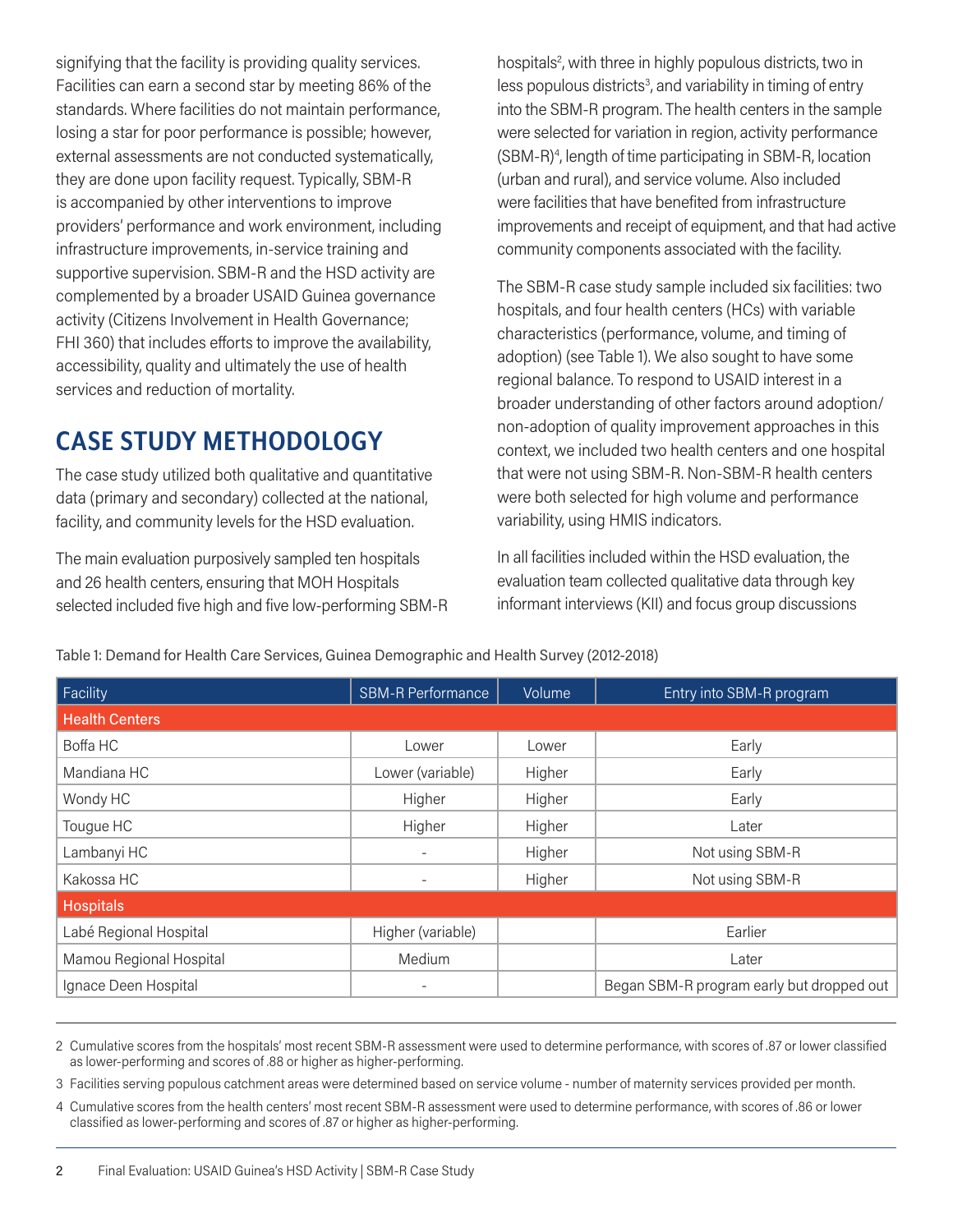(FGD), and quantitative data through observation checklist, provider survey, and evaluation of monitoring and service data. In the six SBM-R case study facilities, the team asked additional questions regarding the facility's experience with the SBM-R process. Following data analysis, the team conducted additional phone interviews with the SBM-R case study facilities for further clarification of findings.

The evaluation team reviewed relevant national and subnational documents. We included secondary data within our evaluation including quantitative program and facility-level data. HSD shared databases containing results of internal self-assessments and external validations for each SBM-R facility for the entire duration that the facility has been implementing SBM-R. The databases contained total scores for each of the three domains (EmONC, FP, IPC), and the composite score across the three domains. These data were analyzed across the 97 facilities and for the six case study facilities to demonstrate trends within each domain and overall across assessments.

#### *Case study questions*

The SBM-R case study investigated the following issues and questions:

- **D** Understanding the SBM-R process: How has SBM-R been implemented and how has it evolved over time?
- **D** Achievements and outcomes: What has SBM-R achieved and what were the outcomes (intended and unintended) of the SBM-R approach on service quality and use?
- $\triangleright$  Uncovering the internal and external performance drivers: What are the key factors affecting the implementation and achievement of performance improvements through the SBM-R process?
- $\triangleright$  Ownership, replicability, and sustainability: To what extent is the Guinean government demonstrating leadership and ownership in the SBM-R process? What other quality improvement approaches are being used by other development partners in Guinea? How can this process be standardized to be used by the government, USAID partners, and other development partners, especially where USAID partners operate in the same facilities? How can other USAID partners leverage these efforts?

#### *Analysis*

A realist evaluation approach informed the analysis of the case study to explore the SBM-R program.2 Specifically, we sought to answer what mechanisms within the approach generated program outcomes, and what features of the context affected the operation of those mechanisms. The context-mechanism-outcome configuration is the main structure for realist analysis in the discussion of the case study.

#### *Limitations of the analysis*

Facilities varied in the criteria that were included from internal/external assessment to assessment, meaning the scores used to compare facilities in this case study, were based on similar but not identical criteria. Facilities also varied in number of assessments conducted due to different timing of entry into the SBM-R program and differences in the frequency of assessment across facilities. As a result, some facilities have more data points for analysis, which gives a clearer understanding of performance and trajectory in those facilities compared to others with fewer data points available. In addition, the trend analysis depicts performance from first to most recent assessment, capturing assessments at different points in time (i.e., facilities' first assessment dates ranged from 2009 to 2017), some of which took place during HSD and others prior to HSD's start, making that part of the performance trend unrelated to the HSD intervention.

# **SBM-R PERFORMANCE ACROSS ALL PARTICIPATING FACILITIES**

#### *Engagement*

Of 272 HSD-supported facilities, 97 (36%) implement the SBM-R program, including 64 (66%) HCs (including urban and rural HCs and 'improved' HCs); six (6%) communal medical centers (CMCs); and 27 (28%) hospitals (including six regional, 21 district hospitals) (Figure 1).

Of the 97 SBM-R facilities, 43 began implementing SBM-R prior to the start of HSD, under the predecessor projects, Maternal and Child Health Integrated Program (MCHIP) and Maternal and Child Survival Program (MCSP), with baseline assessments between 2009 and 2014. Under HSD, 54 additional facilities began implementing SBM-R,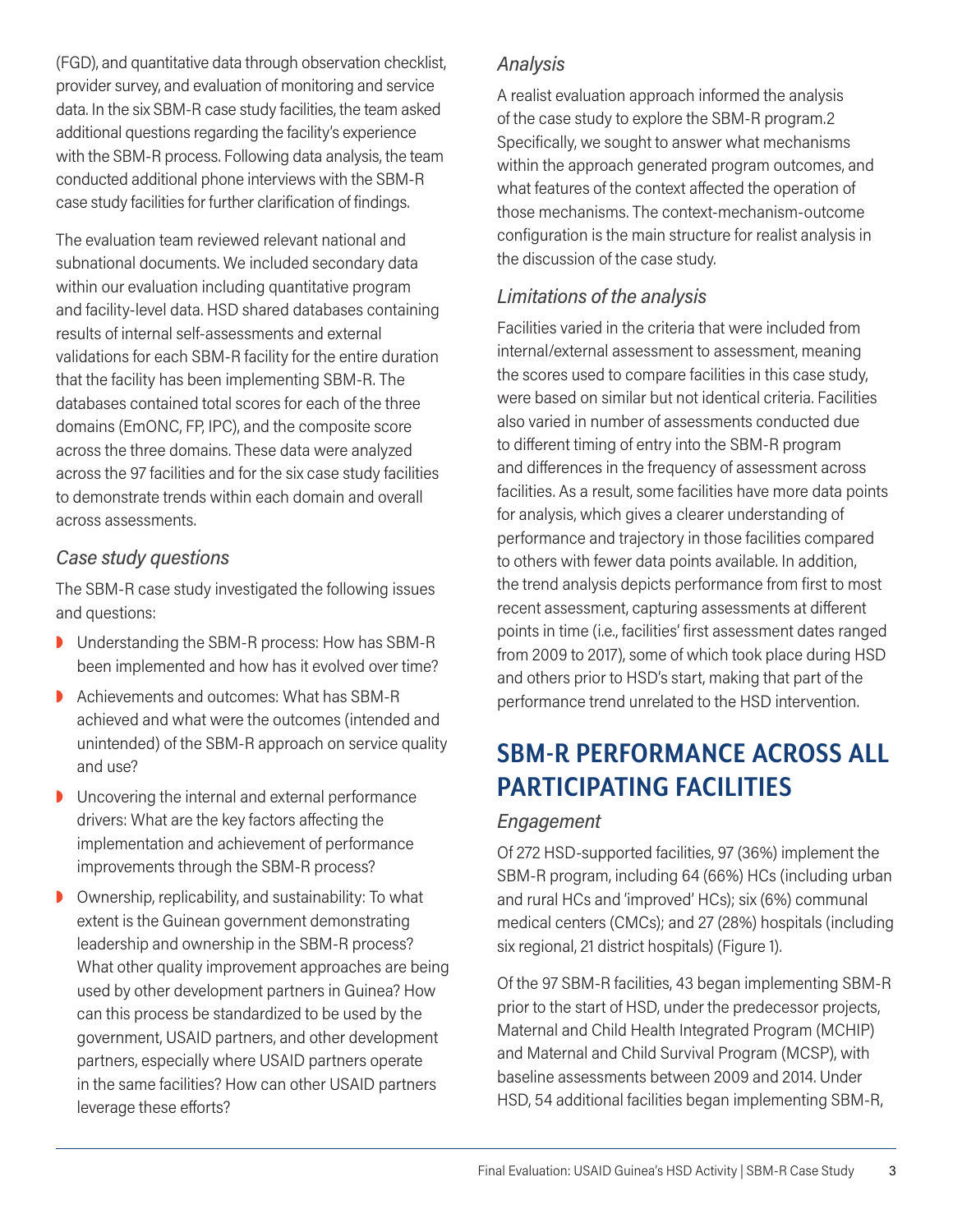Figure 1: HSD-supported facilities implementing SBM-R by type



with baseline assessments between 2016 and 2018; nearly meeting their overall HSD target of 98 facilities.

We examined facilities' level of engagement during the most recent two years of available data (from October 2017 through September 2019) using the number of SBM-R assessments facilities had done as proxy for engagement in the SBM-R approach<sup>5</sup>. Facilities aimed for quarterly selfassessments, so perfect adherence over two years would

mean eight assessment scores over this period. Facilities ranged from zero to eight assessments (see Figure 2), with most – nearly 70 percent – achieving four or fewer.

Nearly half of facilities (47%) had three or fewer assessments from 2017-2019 and were considered to have low engagement (46 total: 31 health centers and 15 hospitals), A higher proportion of facilities in Kankan, Boké, and Faranah had low engagement relative to the other regions (Table 2; range 53-76%). Low engagement was more common among facilities that initiated SBM-R between 2009-2014, with 70% of low-engagement facilities beginning SBM-R during that period. Several low engagement facilities (46%) had earned one or more stars, including:

- $\triangleright$  Fifteen that earned their first or second star recently (between October 2017 and September 2019), suggesting that despite infrequent assessment during this period, these facilities were sufficiently engaged in the process to earn stars (Table 2; Column D);
- $\blacktriangleright$  Six that earned their first or second star between 2012 and 2015, suggesting that some facilities have earned stars but may not be continuing to engage sufficiently

Figure 2: Number of SBM-R assessements facilities completed (October 2017-September 2019)



5 Data on SBM-R assessment scores included self-assessment and external assessment scores.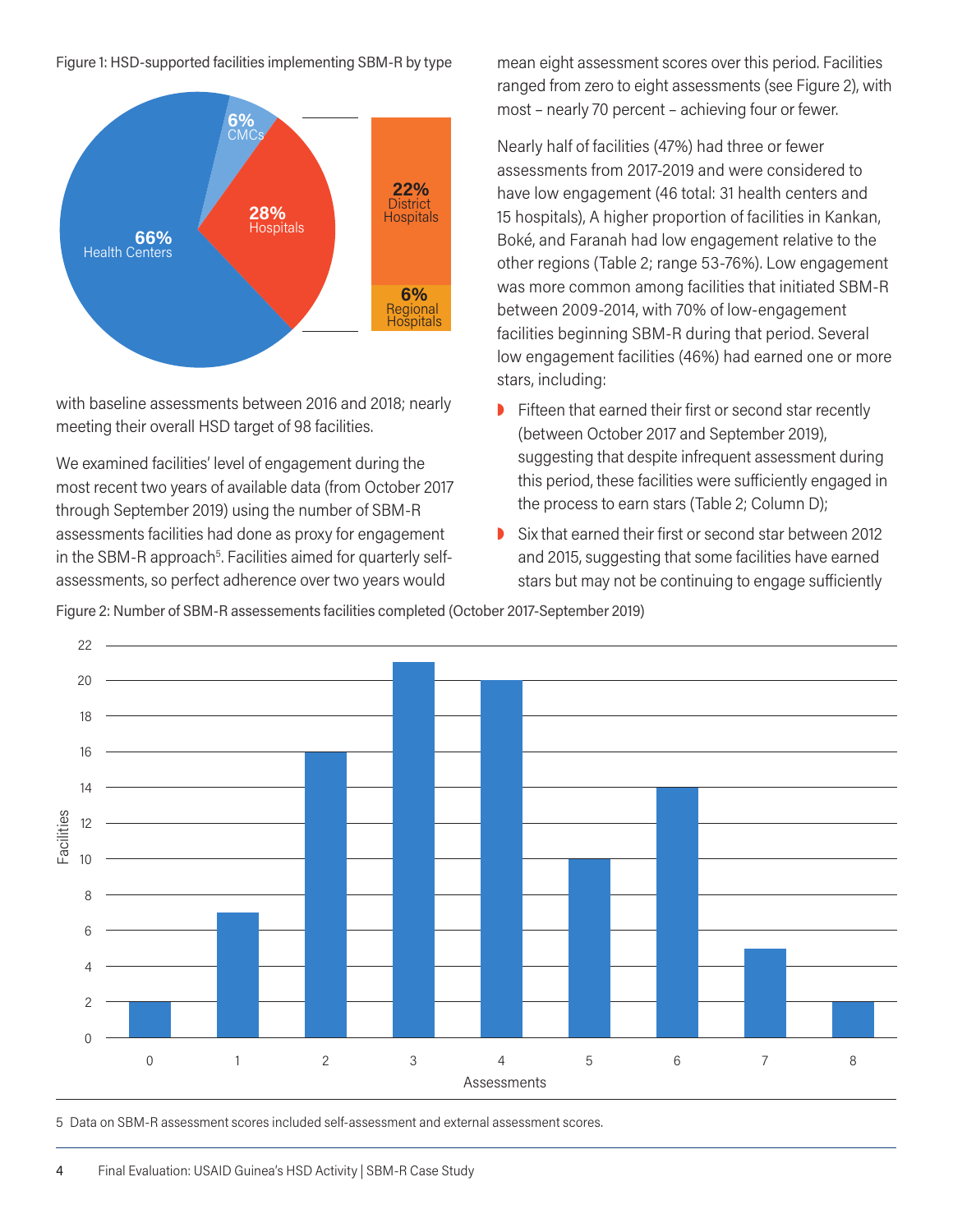Table 2: SBM-R and low-engagement facilities by region

| Region       | Α.<br># SBM-R facilities | <b>B.</b><br># low engagement<br>facilities | C.<br>% of facilities<br>in region: low<br>engagement | D.<br># low engagement<br>facilities without<br>recent star | Е.<br>% of facilities in region<br>with low engagement,<br>without recent star |
|--------------|--------------------------|---------------------------------------------|-------------------------------------------------------|-------------------------------------------------------------|--------------------------------------------------------------------------------|
| Boké         | 14                       | 9                                           | 64%                                                   | 9                                                           | 64%                                                                            |
| Conakry      | 10                       | 3                                           | 30%                                                   | 2                                                           | 20%                                                                            |
| Faranah      | 15                       | 8                                           | 53%                                                   | 3                                                           | 20%                                                                            |
| Kankan       | 17                       | 13                                          | 76%                                                   |                                                             | 65%                                                                            |
| Kindia       | 15                       | 4                                           | 27%                                                   | 3                                                           | 20%                                                                            |
| Labé         | 16                       | 5                                           | 31%                                                   |                                                             | 6%                                                                             |
| Mamou        | 10                       | 4                                           | 40%                                                   | 2                                                           | 20%                                                                            |
| <b>Total</b> | 97                       | 46                                          | 47%                                                   | 35                                                          | 36%                                                                            |

in the SBM-R approach, bringing into question whether these facilities have maintained sufficient performance levels to merit maintaining the stars earned.

#### *Stars*

Of the 97 SBM-R facilities, 49 (51%) have earned one or more stars; 39 (40%) have earned one star and 10 (10%) have earned two stars. Across all SBM-R facilities, CMCs and hospitals have been more successful in earning one or more stars compared to health centers; 83% of participating CMCs and 67% of hospitals implementing SBM-R have earned one or more stars, compared to only 41% of health centers. Of the 54 SBM-R facilities that began in 2016 or later (i.e., within the HSD activity), 20 (37%) have earned one or more stars, with only one having earned two stars. Of the 43 facilities that began in 2014 or earlier, 29 (67%) have earned one or more stars (20 have earned one star; 9 have earned two stars), suggesting the duration of time exposed to the SBM-R intervention may play a role in success. Further, among the 10 facilities that have achieved two stars, three achieved their first star within the HSD activity (2016 or later), whereas seven received their first star prior to HSD, indicating HSD's capacity to support facilities in further advancing their quality improvement processes many years after they had initially became involved (See Annex 1).

#### *Performance*

On average, facilities reached the 80% performance threshold by the third (hospitals) or fourth assessment (health centers) (Figures 3 and 4), though the amount of time between assessments varied across facilities.

For example, the number of years between the baseline assessment and the fourth assessment ranged from 0.67 to 6.83 years (median 1.45, interquartile range 1.00- 2.50). After reaching the 80% performance threshold, on average, facilities' assessment scores tended to hover around 80% for several more assessment periods before eventually rising to a range of 85-95%.

To examine 'current' performance, we analyzed facilities' most recent assessment scores as of early December 2019, which took place between March 2017 and September 2019. Most facilities' latest assessments (69 facilities) were conducted in the last two quarters of fiscal year 2019 (between April and September 2019; see Table 2). The average overall score from the most recent assessments was 84% (range 40-98%). Mean IPC scores were slightly lower than the average overall score and mean FP scores slightly higher than the average overall score. The mean most recent performance scores did not vary substantially between hospitals and HCs/CMCs, though the range of scores was narrower among hospitals (60-95%–35 percentage points) compared to HCs/CMCs (40-98%–nearly 60 percentage points).

SBM-R Initiation by Region: Regional trends in SBM-R initiation suggest 3 categories:

P Predominantly recent (2016 or later) initiation (under HSD): Facilities in Boké, Labé, and Mamou began implementing SBM-R relatively recently. All 14 SBM-R facilities in Boké, 14/16 in Labé, and 8/10 in Mamou logged their first assessment between late 2016 and February 2018;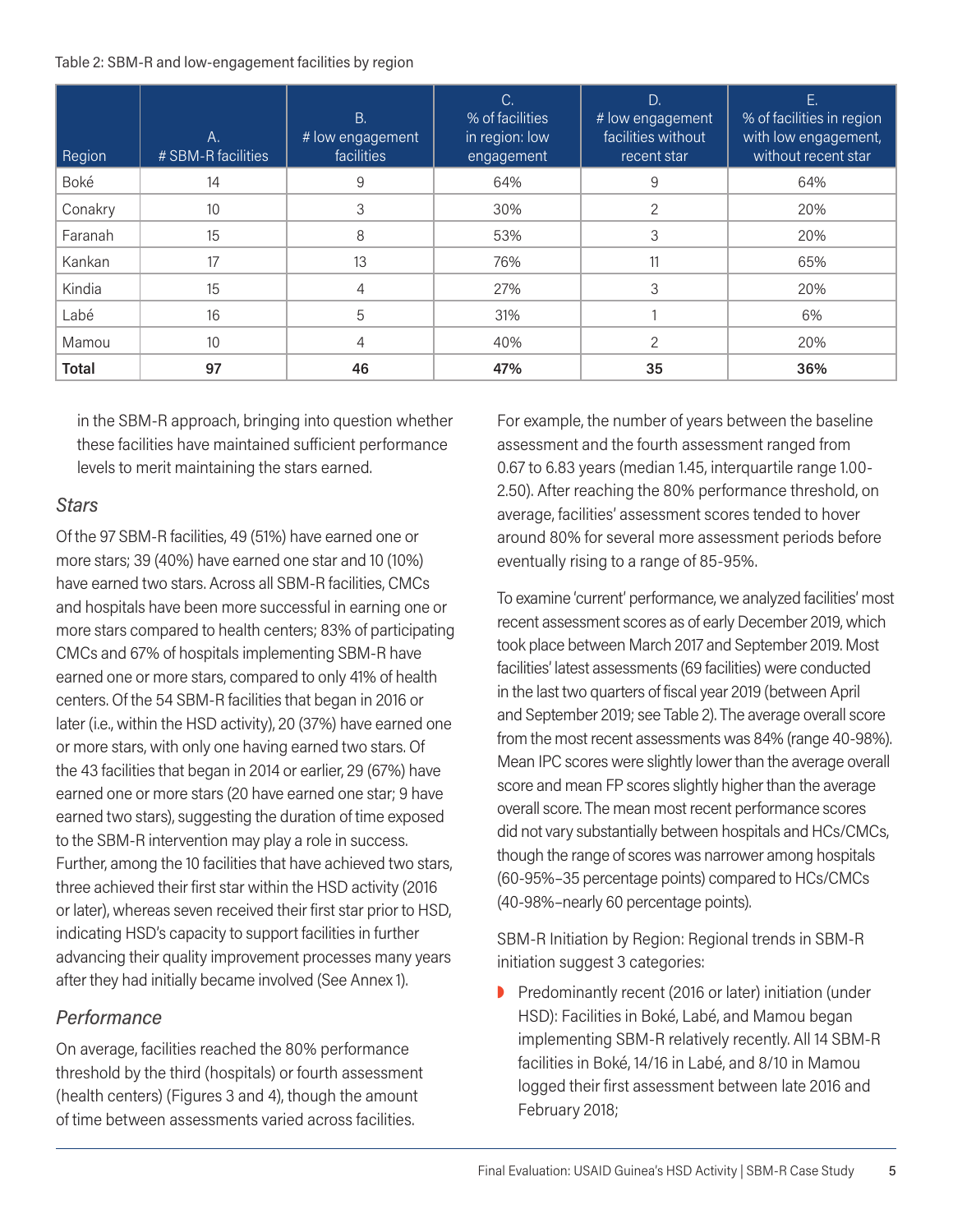

#### Figure 3: Mean SBM-R Performance Scores Among Hospitals\* (n=27)





#### Table 3: Mean (and range) facility scores on most recent SBM-R assessment

|                | All facilities | <b>Hospitals</b> | <b>Health Centers, CMCs</b> |
|----------------|----------------|------------------|-----------------------------|
| <b>EmONC</b>   | 84% (23%-99%)  | 86% (56%-98%)    | 83% (23%-99%)               |
| FP             | 88% (37%-100%) | 90% (65%-100%)   | 87% (37%-100%)              |
| IPC.           | 82% (27%-100%) | 81% (50%-97%)    | 82% (27%-100%)              |
| <b>Overall</b> | 84% (40%-98%)  | 86% (60-95%)     | 84% (40%-98%)               |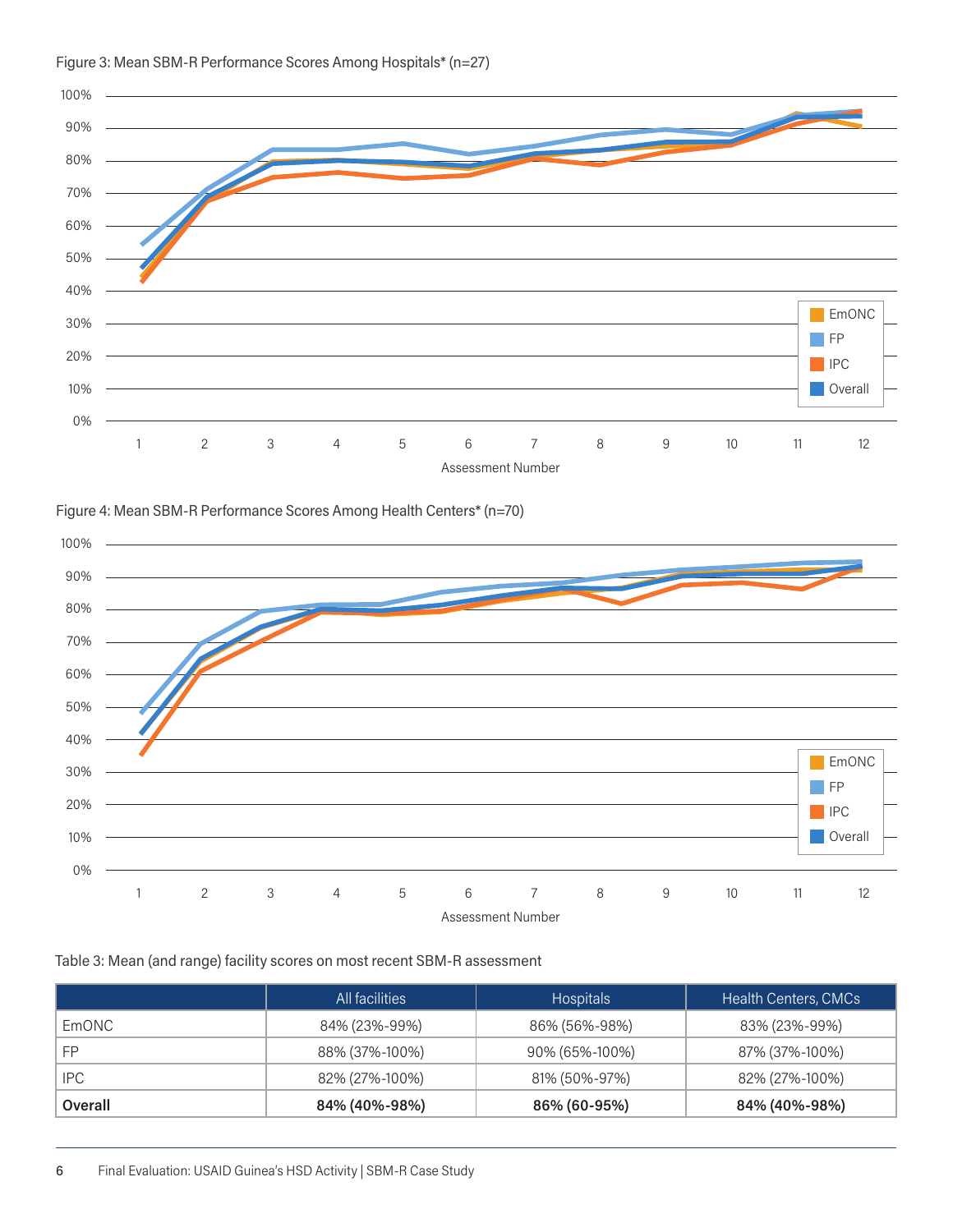- P Predominantly early (2013 or prior) initiation (under MCHIP/MCSP): Facilities in Faranah and Kankan have largely been implementing SBM-R for longer. Most SBM-R facilities in these regions (13/15 in Faranah and 13/17 in Kankan) logged their first assessment in 2013 or prior; and
- Mixed initiation timing: Facilities in Conakry and Kindia are mixed in terms of start of SBM-R, with more than half (5/5 in Conakry and 7/15 in Kindia) initiating SBM-R in 2016 or later.

SBM-R Performance by region: Faranah, Mamou, and Kindia had the highest proportion of facilities having earned one or two stars, with 80%, 70%, and 60% of facilities in those regions having met that achievement (see Table 4). Based on performance at last assessment (Figure 5), average performance of facilities in Mamou, Kankan, and Boké lagged in comparison to other regions.

# **SBM-R PERFORMANCE ACROSS CASE STUDY FACILITIES**

Health centers in the case study sample included three facilities which had not yet achieved any stars as of December 2019 (Mandiana HC in Kankan, Boffa HC in Boké and Tougue HC in Labé ) and one facility that had earned one star (Wondy HC in Kindia). Hospitals in the case study sample (Labé Regional Hospital and Mamou Regional Hospital) had both earned one star.

|              | # SBM-R facilities | # with any stars<br>(1 or 2) | % of facilities with<br>any stars (1 or 2) | # with 2 stars | % of facilities with 2 stars |
|--------------|--------------------|------------------------------|--------------------------------------------|----------------|------------------------------|
| Boké         | 14                 |                              | 14%                                        |                | 0%                           |
| Conakry      | 10                 | 5                            | 50%                                        | $\mathcal{P}$  | 20%                          |
| Faranah      | 15                 | 12                           | 80%                                        | 3              | 20%                          |
| Kankan       | 17                 | 6                            | 35%                                        |                | 6%                           |
| Kindia       | 15                 | 9                            | 60%                                        |                | 7%                           |
| Labé         | 16                 | 8                            | 50%                                        | C              | 13%                          |
| Mamou        | 10                 |                              | 70%                                        |                | 10%                          |
| <b>Total</b> | 97                 | 49                           | 51%                                        | 10             | 10%                          |

Table 4: Star-earning facilities by region

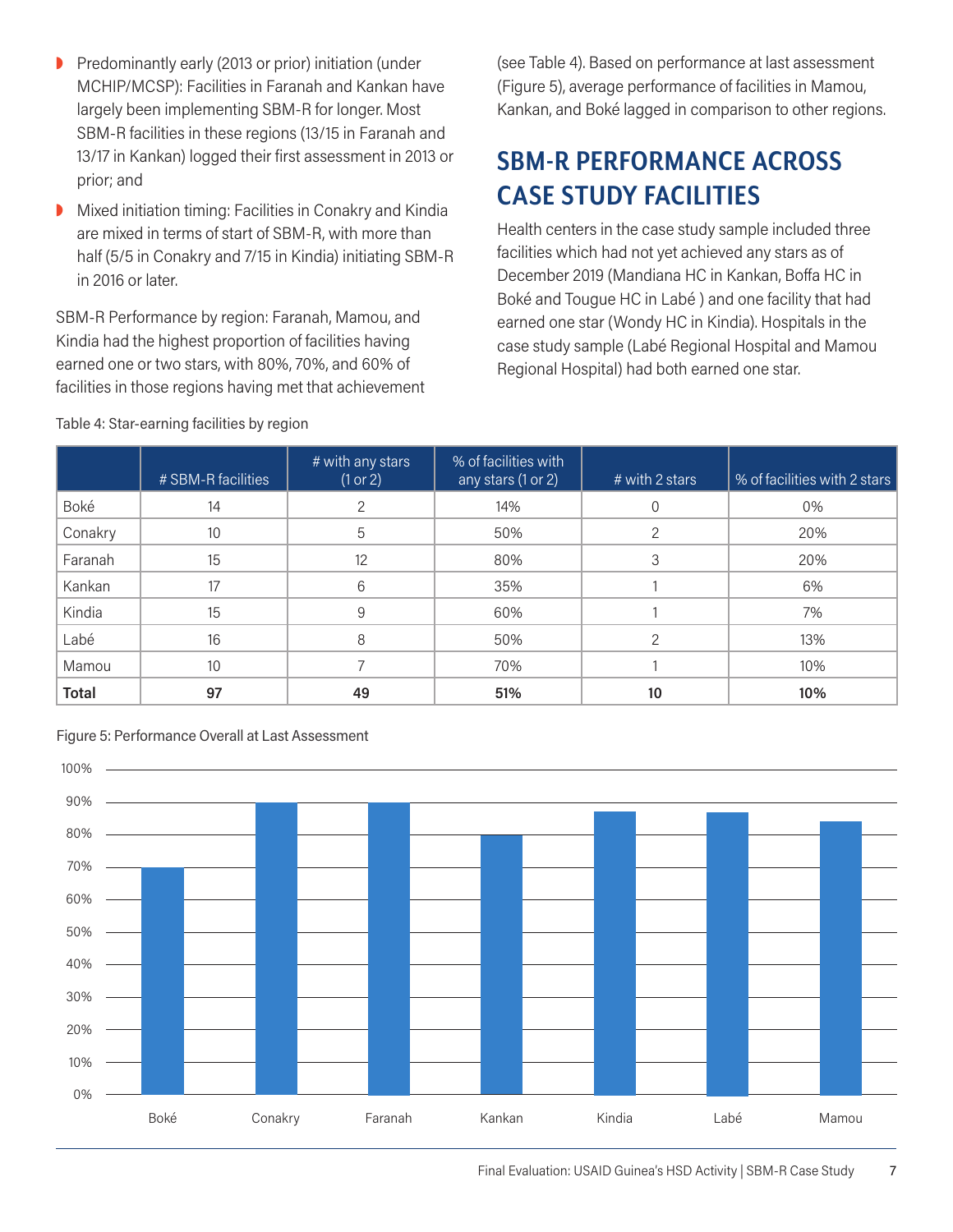In these six facilities, we examined the key factors affecting success in achieving SBM-R performance criteria in the areas of engagement, context, performance, analysis and perspectives (of MoH managers, facility staff, COSAHs and or community members). The overall findings of this analysis are reported below. Detailed facility-by-facility findings are available upon request.

#### *Engagement*

The SBM-R process was designed to be a facility-led, quality improvement process. Jhpiego first implemented SBM-R in Guinea in 2009 under MCHIP and continued through the MCSP and HSD activities. Facilities that have participated (n=97) vary considerably in level of engagement, number of assessments, progress, and results. The 97 SBM-R facilities have been implementing the approach on average for four years (median 2.6 years, range six months to 9.8 years). Wide variation existed in the frequency of facility assessments, ranging from one assessment per quarter at the high end to 0.2 assessments per quarter, or less than one per year at the low end (Figure 6). A minority of facilities conducted the expected one assessment per quarter (17 of 97, 18%). Thirty-six of 97 facilities (37%) were in the mid-range and conducted 0.5-0.8 assessments per quarter, equivalent to two to three assessments per year. The highest proportion of facilities (45%) succeeded in conducting only 0.2-0.4 assessments per quarter – equivalent to between 1.5 and less than one assessment per year.

#### *Context*

The SBM-R approach under HSD has been implemented within the context of major structural challenges facing the health system, including chronic staff turnover, staff shortages, and inadequate infrastructure and equipment. The Ebola epidemic that was subsiding at the start of the HSD activity is also considered an external contextual factor influencing implementation of SBM-R during and immediately following the epidemic. Specifically, community mistrust in the health system that resulted from the epidemic complicated efforts to achieve community engagement generally, including in SBM-R efforts at facility level.

Figure 6: Number of assessments per quarter among SBM-R facilities



In each of the six facilities examined within the case study, equipment was donated (e.g., examination tables, delivery tables, instrument trays, delivery kits, vacuum extractors, Dopplers, etc.). Only one of the six case study facilities received rehabilitation with HSD support (Labé Regional Hospital), and support of space management was minor in comparison to many other HSD-supported facilities which received improvements to water and electricity supply and other repairs to the facility structure.

#### *Process*

Core steps of the SBM-R process at the facility level include regular self-assessment, often by providers, senior managers from the facility manager to district and regional focal points, and COSAH representatives. These assessments yield a score, which, together with facility performance data, indicates whether the facility is ready to be evaluated by the national committee. When ready, the facility requests the external evaluation and validation. This process is not always linear, and self-assessment scores do not always align with other facility performance data (i.e. self-assessment scores may be high while evidence from other facility data indicates lower performance). When self-assessment of progress did not align with health system data (which may show less progress in terms of health outcomes), commitment and motivation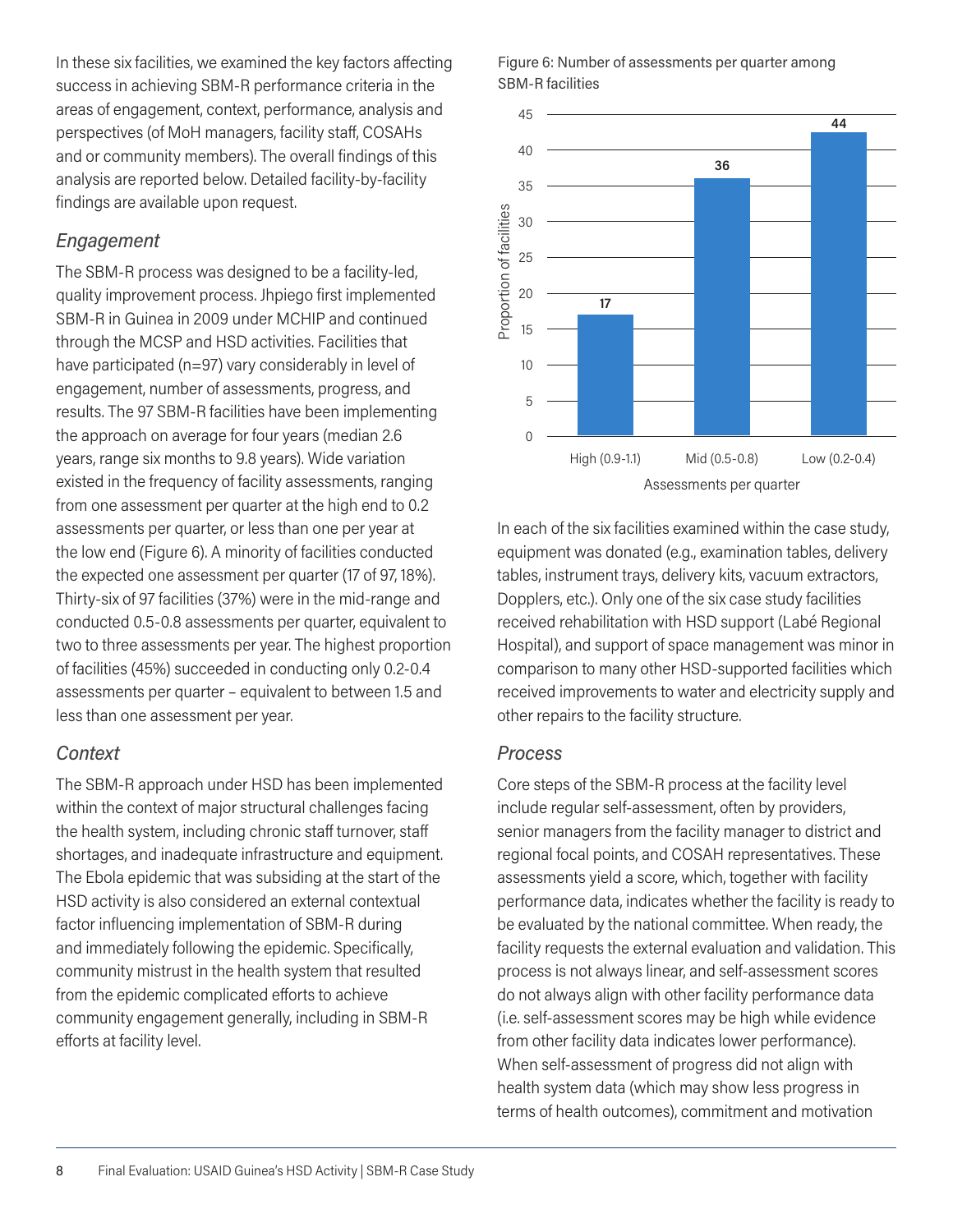of staff and managers could be affected. For example, health facilities such as Tougue HC in Labé, which has been actively engaged in the SBM-R process, registering self-assessed progress above 80% since mid-2018, has not yet had their self-assessment of high performance validated, likely due to their efforts not yet being validated by service delivery data (which usually take time to reflect improvement due to better clinical performance, for example).

There appear to be varying degrees to which the actors (providers, facility, district and regional managers, COSAH and community representatives) participate in self-assessments. COSAH members and community actor involvement tended to generate excitement from community members. As was the case in Wondy HC in Kindia and Boffa HC in Boké, community members became partners in the quality improvement process by helping with the maintenance and cleaning of facility grounds.

*Observation:* Engaging communities as partners in quality improvement activities increases commitment and motivation of health staff and managers to achieve progress at the facilities as they feel valued by their clients.

*Observation:* The national committee that validates facility performance and awards stars has not been sufficiently proactive and empowered to support the SBM-R process as facilities progress. Progress could be noted and made available as dashboards, with incremental steps to maintain engagement in the process. Sitting on the SBM-R Committee needs to be valued and validation visits need to take place at regular intervals. The current ad hoc convening for the committee does not valorize the process.

**Cost:** Review of the case study facility responses indicate that financial cost associated with the SBM-R is not a significant factor, unless equipment or infrastrure improvements or purchases are needed. The process is staff and management-led and implemented. Costs for cleaning supplies (to implement IPC protocols) and assessment forms were negligible; however, broader service-related costs (related to equipment maintenance, and other supplies needed to deliver service to standard) may impede progress.

*Observation:* Some facility managers noted that infrastructure and equipment costs cannot be underestimated if quality improvement is to be achieved. (Mandiana HC, Kankan) True quality improvement costs for training, equipment purchase or repair, and infrastructure investments (e.g. waste pits, latrines, renovation or expansion of the building, borehole for water etc.) are expensive and will likely continue to require private sector, government, and donor support.

*Observation:* Cost should not, however, be considered requisite for quality improvement processes to be implemented on existing services and structures with existing resources. When the facility severely lacks the basic equipment and infrastructure to achieve basic quality criteria, motivation and commitment of staff to continue to participate in the process is likely.

**Performance criteria:** The performance criteria assessed through SBM-R is extensive, possibly exaggeratedly so. Although they correspond to national and international guidelines, providers and facility managers suggested that performance criteria should be refined and reduced to focus on the most critical issues. Many criteria are interdependent, particularly those related to IPC, and as a result, if one factor is not achieved (e.g., lack of functioning autoclave), numerous other criteria cannot be met. As present, the list of criteria do not detail the minimum requirements needed in place at each facility. The emphasis on breadth and depth results in many questions. Positively, this provides multiple areas where small improvements can be made, which is motivating. Negatively, the sheer number of criteria can be overwhelming and demotivating. A balance needs to be struck. As it stands, the tool measures results, not progress. If a facility goes from 30% to 65% in one domain, they still fail to be sufficient (80% required) but they have made tremendous improvement. If the issues that impede further progress are out of their control (e.g., the incinerator is not working, infrastructure problems, etc.), motivation can wane.

*Observation:* Each domain would be helped by creating a list of essential equipment and infrastructure by level needed to achieve the performance standards. This could focus pressure on the districts and regional MoH to ensure minimum requirements are in place within each facility.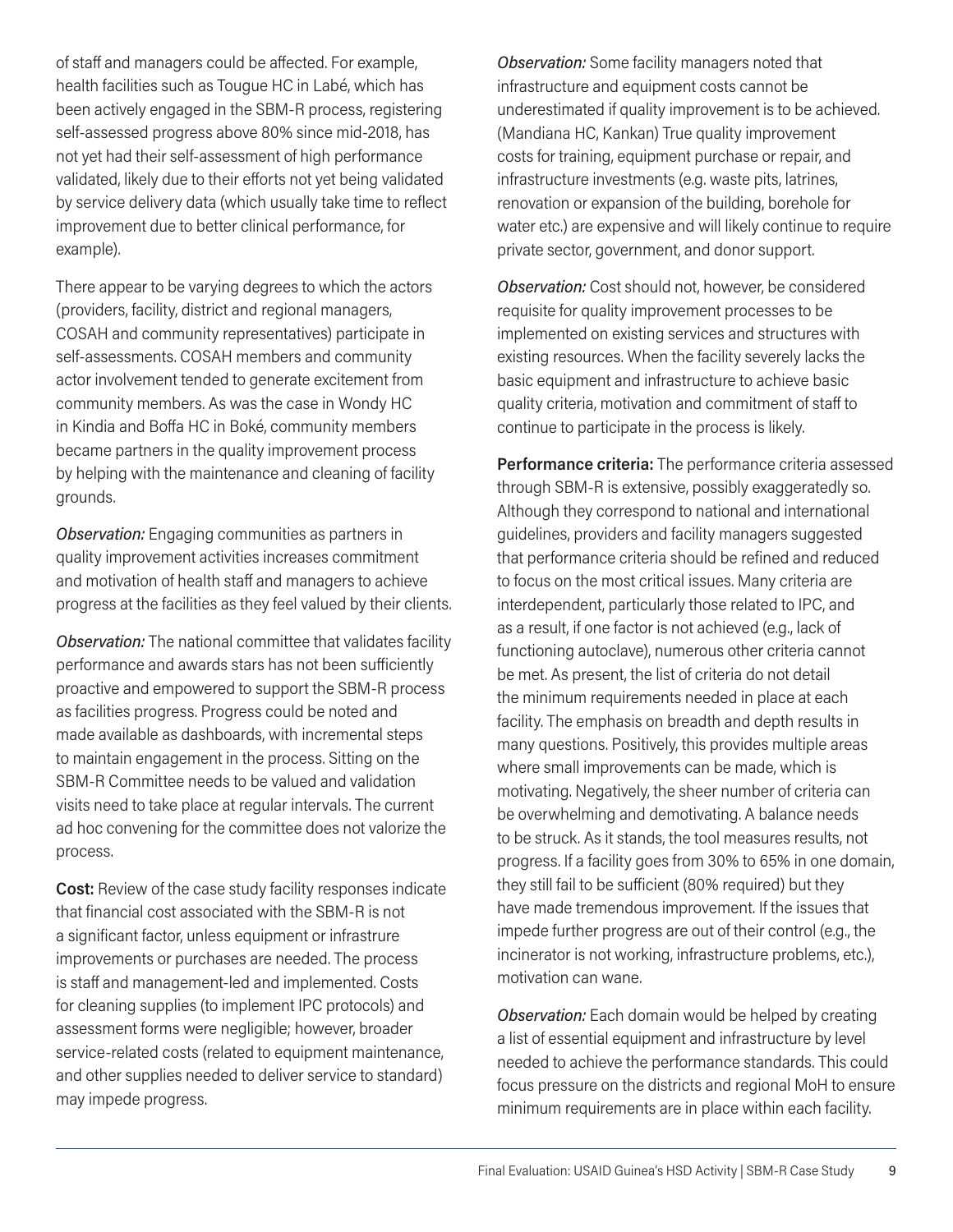*Observation:* To facilitate regular internal SBM-R assessment, a tablet-based checklist could be established to allow assessment of performance and essential equipment, supplies, consumables, and other resources. This would allow for an efficient response through skip pattern implementation to avoid interdependent questions and could support improved use of data for decision making through improved availability at the facility and at higher levels.

*Observation:* Progress on indicators should also be valued by the process demonstrating effort and incremental achievement of criteria. Making progress visible might motivate staff and communities to engage more actively. This would require organization by subdomain such as equipment, infrastructure, client friendly, community engagement, clinical quality standards – some of which the staff can affect more readily than others. Such a process would also be supported by the switch to a tabletbased platform.

#### *Performance (Achievements and Outcomes)*

Of the 272 facilities supported by HSD, 97 (36%) implemented the SBM-R program (66% of health facilities; 6% of CMCs, and 28% of hospitals), nearly meeting their overall phase target of 98 facilities; of those, 43 began under the prior MCHIP/MCSP programs, and 54 began under HSD. As noted earlier, of the 97 participating SBM-R facilities about half (49, 51%) have earned 1 or more stars , nearly meeting their HSD target of 98 facilities, 10 of which (10% of all SBM-R facilities) have earned 2 stars CMCs and hospitals being more successful than health centers (based on proportion earning 2 stars). Two-star facilities are a mix of facility types and are located across various regions, but have in common that all but one began implementing SBM-R early – between 2009 and 2013. While time of exposure to the process does appear to pay a role in star achievement, review of the case study facilities also indicates that motivation may wane over time. Motivation seems to reflect facility managerial leadership (and their capacity to motivate facility staff), community and district engagement in the process, and importantly, the mentoring they receive from HSD staff to make progress. For example, of the 14 facilities that earned 1 star between 2012-2015, only half of those went on to earn a second star, 4 of which were in 2019 – possibly indicating a late push by HSD (See Annex 1).

Our review indicates that interest and commitment at initiation usually leads to short-term improvements and measurable progress at the first or second assessment, which may then be followed by a leveling or slight decline as the more challenging criteria are reckoned with. This was the case in Mandiana, Wondy and Boffa Health Centers, while Tougue HC rapidly improved over the first 2 years and then leveled off. Labé and Mamou Regional Hospitals also showed quick gains only to drastically decline after the first year (Labé) or level off (Mamou). In all cases, after the first couple of years, progress slowed and became incremental, with specific problems on individual criteria affecting overall ratings such as staff turnover or equipment malfunction.

Notable is the high number of targeted facilities that are not fully engaged despite HSD efforts. While the evaluation did not explore non-participation, efforts to include control facilities in the sample in Conakry were unsuccessful because of lack of interest, time and commitment from facility managers and staff to answer our questions. In Conakry, it was suggested by managers/decision makers that it is not possible for a referral hospital such as Ignace Deen to participate in SBM-R given its considerable resource and patient burden.

*Observation:* A constellation of factors contributes to quality improvement achievements more than simply the length of time the facility has been engaged in the process. Facilitation by HSD contributed to reinvigorating some facilities to engage in the SBM-R process that started during the previous programs.

#### Clinical performance

Clinical performance on IPC standards appear to be the most variable domain within SBM-R indicators as they are provider-centered and can thus be improved through training and supervision. These criteria effect the IPC standards within the EmONC and FP domains more than those related to sanitation and hygiene within the IPC domain. During the case study facility assessment period, marked improvements in self-assessment scores for their clinical practice were reported ranging from a 25 percentage point increase at Mamou Hospital to a 70 percentage point increase at Wondy HC. Boffa HC, Tougue HC, and Labé Hospital also saw rapid improvements, usually within 1 year of starting their SBM-R program.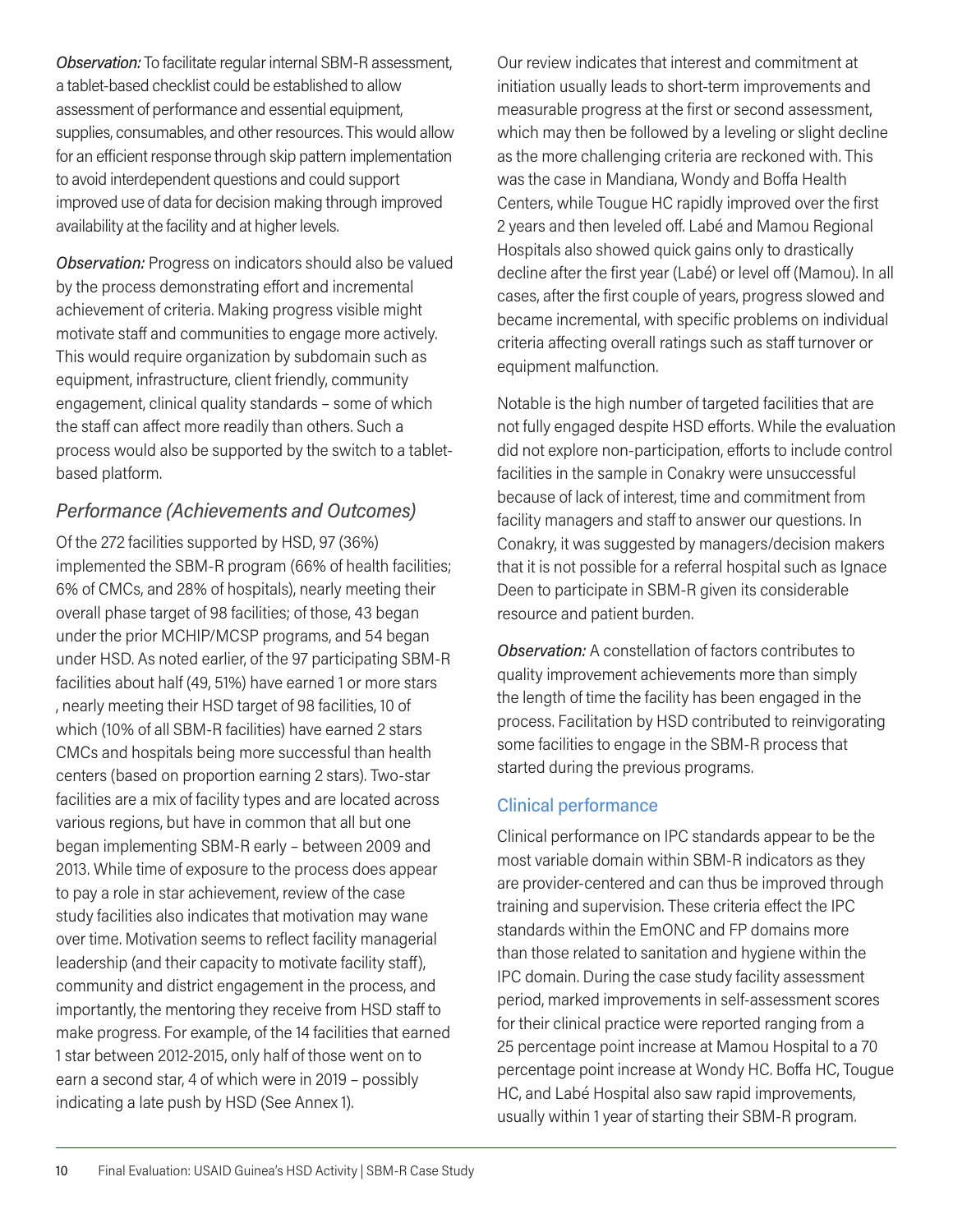Mamou Hospital had improvements in clinical practice but with inconsistencies in achievement of particular clinical standards across assessments (i.e. at one assessment, eclampsia treatment was inadequate; at another, it was postpartum hemorrhage treatment) in contrast to Labé Regional Hospital that showed steady but consistent improvement. Mandiana HC was the only facility where there was a rapid decline in performance standards from 80% to 51% between 2012 and 2016, prior to the start of HSD. Apparently, staff capacity to perform services to clinical standards was inconsistent as many had not been trained due to staff turnover.

Improvements in clinical practice largely were related to obstetric interventions. Essential newborn care, respectful care (including client provider communication and sharing of information about their care or for the care of their newborn) and use of the partograph are all areas where more attention is needed in both health centers and hospitals. These findings align with other reviews of EmONC implementation in Africa.3,4 In a number of health centers, the HSD activity brought considerable training and focus on performance standards. These early trainings likely improved the provision of clinical maternal health care to protocol. Studies have shown that more complex newborn health interventions that are more difficult to perform and less frequent – such as newborn resuscitation – and care criteria that requires a shift in provider behavior and values – such as components of respectful care (e.g., provider-client interaction and informing women of their rights) – saw less progress and were slower to change.5 The marginal improvement in neonatal care may also have suffered from a tendency for health centers to refer families to hospitals to manage the sick newborns, and possibly fatalism6 to neonatal survival rates.

Family planning performance standards generally improved across the case study facilities. Challenges in providing evidence-based information on specific FP methods such as the oral contraceptive, IUD, and implants were observed at health centers. Critical education on the need for dual method use, information on the fertility cycle, and method-related side effects was provided inconsistently. Boffa and Tougue improved performance markers, reaching the 80% threshold in 2018 and 2019 respectively. Performance issues in these facilities also

are likely due to the need for continuous training as staff relocate or disengage if not motivated to perform all aspects of the clinical protocol.

*Observation:* The SBM-R process demonstrates that clinical performance criteria can be improved through continuous training and supportive supervision at the facility level. Dramatic improvements were observed shortly after the start of the HSD activity. HSD has facilitated the process by preparing a team of trainers around the country. To maintain progress, regular investment in training on standards and refresher training will be needed in future and can be driven by the District and Regional Directorates of MoH.

*Observation:* The SBM-R quality improvement process was more successful for the less- complicated interventions than those that require more skill (some neonatal care) or behavior change of providers. Provision of incorrect information on FP may be due to provider values or opinions rather than lack of knowledge.

#### Managerial performance

Managerial standards are those that control facility processes such as cleanliness, record keeping, job descriptions, posting on walls of information, and review of services indicators. Compared to clinical performance indicators, performance against managerial standards was the most variable as they took into consideration client and staff views of managerial processes. Responses ranging from client-provider interaction experience to leadership and availability of protocols differed significantly between and within the same facility over time likely reflecting change of staff and management. Comparability of the results is limited across data points and should rather be understood a simple indication of lack of continuity of management style and effectiveness over time.

Managerial issues focused on improving the client experience fared least well with missed criteria throughout assessment periods for poor client provider communication, information giving and posting; availability of IEC materials, registers, patient files, client flow protocols, and job descriptions for staff; and lack of attention to waiting times in all case study facilities except Wondy HC (which provided too little information to assess). In Tougue HC particularly, and to a slightly lesser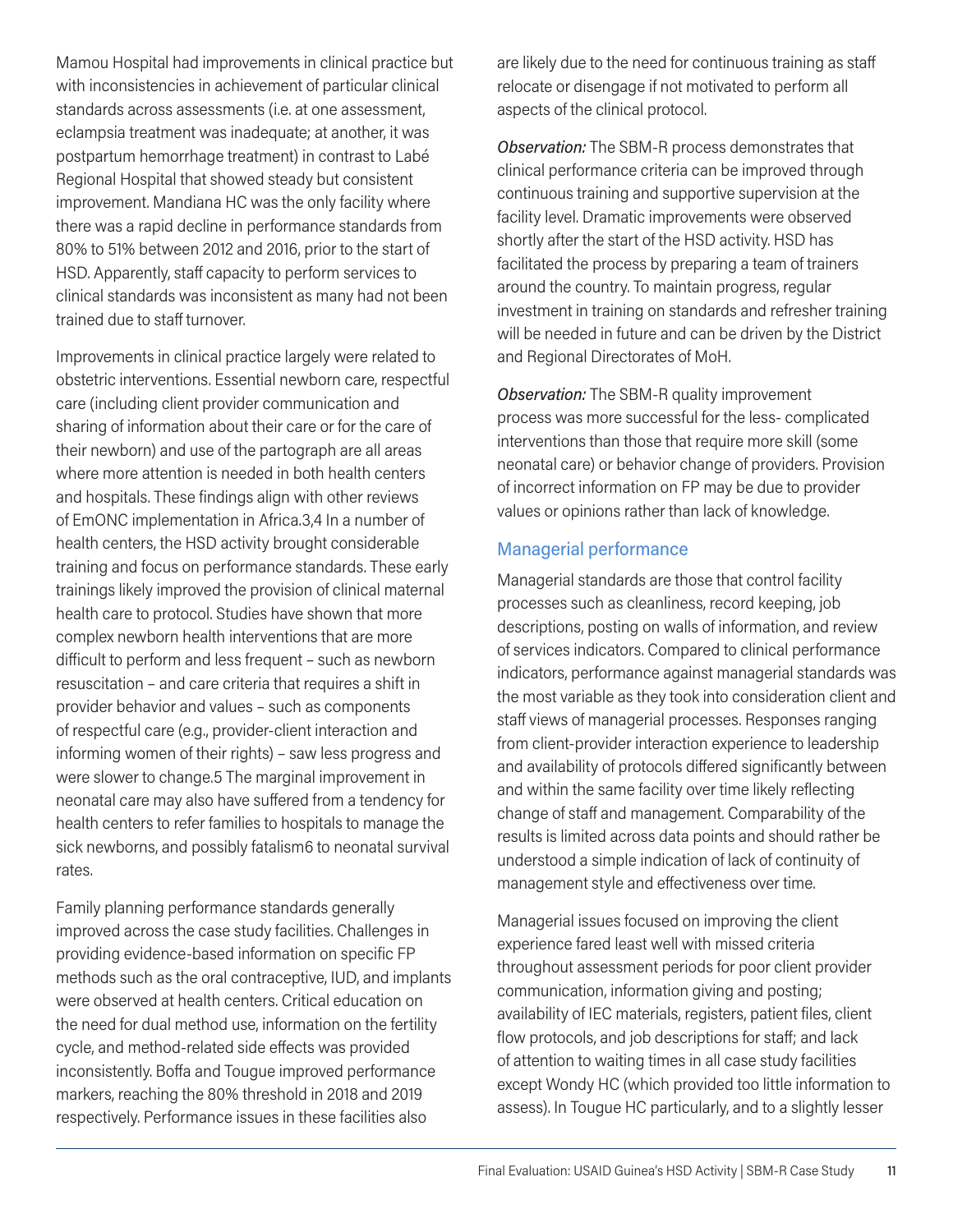degree in CSU Boké and Labé Hospital, missed criteria were achieved by 2019. Exploration of client satisfaction through comment boxes or forms was generally not pursued in any facilities except Wondy HC. Specific efforts were made to improve these indicators in Tougue HC, and Labé and Mamou Regional Hospitals.

Management of IPC through regular monitoring and oversight of cleanliness was an issue in Mandiana, Boké, and Tougue Health Centers, and in both regional hospitals with basic issues such as hand washing before performing essential newborn care (Mamou Hospital) and cleaning staff not using gloves to manage medical waste (Labé Hospital) indicating gross infractions of protocol. Generally, IPC management was less strong in hospitals, particularly related to organization and standards in the morgues.

*Observation:* When in place and functional, managerial standards (e.g. cleanliness, record keeping, job descriptions, posting information on walls, and review of service indicators) can motivate, and inspire improvements in clinical performance. Many are quite visible thus contribute to an overall perception of progress, motivating staff and community to engage and support quality improvement.

*Observation:* The role of facility, district, and regional managers cannot be underestimated. SBM-R facilitated managerial leadership through training tools and protocols, which was effective in some districts and facilities. Given the role they play in the quality improvement process, more could be done to measure managerial performance and problem solving within the SBM-R assessment process.

*Observation:* Facility in-charges and managers can advance quality improvement by prioritizing systemic solutions through guidelines, checklists, supervision, and control measures. Oversight is ad hoc in some facilities. Use of assessment data to make an action plan focused on specific issues is done inconsistently. Routinized behaviors should be emphasized. The SBM-R program should develop adapted tools that can facilitate management of IPC, including basic sanitation and hygiene measures in all service areas. The community is supposed to be part of this process and should be enlisted to participate in support of such measures.

#### Equipment, supplies, and infrastructure

Shortages of Equipment and supplies required for implementation of clinical or managerial standards are particularly difficult challenges to overcome as facility staff feel disempowered to affect change in these domains. To some extent, this is true; however, small improvements such as ensuring availability of disinfectants, protective wear, and basic supplies can contribute significantly towards improved IPC and EmONC criteria.

Many of the case study facilities struggled in the initial years to put in place small equipment, such as scales, blood pressure gauges, resuscitation tables, trash receptacles, and in an extreme case, even tables for vaginal births. Mandiana had experienced the most difficulties during the MCSP project of the case study facilities as they had not yet benefited from the HSDrelated equipment contributions which were done between 2016-2017. Mamou Hospital also reported difficulties, particularly related to equipment and supplies needed for sterilization and hygiene throughout the assessment period. Inappropriate storage and ruptures in essential medicines, commodities and products such as oxytocin, magnesium sulfate, and blood also occurred in Mandiana and Labé Hospitals. HSD-supported facilities relied on family planning commodities facilitated by other program partners, including USAID's Global Health Supply Chain-Procurement and Supply Management Project and UNFPA, however supply gaps remained a considerable challenge for many facilities.

Facilities' capacity to perform sterilization and waste management to standard was particularly problematic. Lack of disinfectants and antiseptics (Mandiana, Boké, and Labé Hospitals), gloves and protective wear (Mandiana, Wondy, and Labé Hospitals), basic equipment such as tables or dedicated space for sterilization and packaging of sterile equipment was often not available (Mandiana, Wondy, Labé, and Mamou Hospitals). These challenges are exacerbated if there is no functional autoclave or capacity to do high-level disinfection as was the case in Mandiana, Boké, and Mamou Hospitals. Lack of an incinerator was also recorded in Mandiana, Boké and Tougue Health Centers (though later resolved in Tougue HCe in 2018), and the use of open waste pits in CSU Boké and Mamou Hospitals. Even in facilities that have functional equipment and the capacity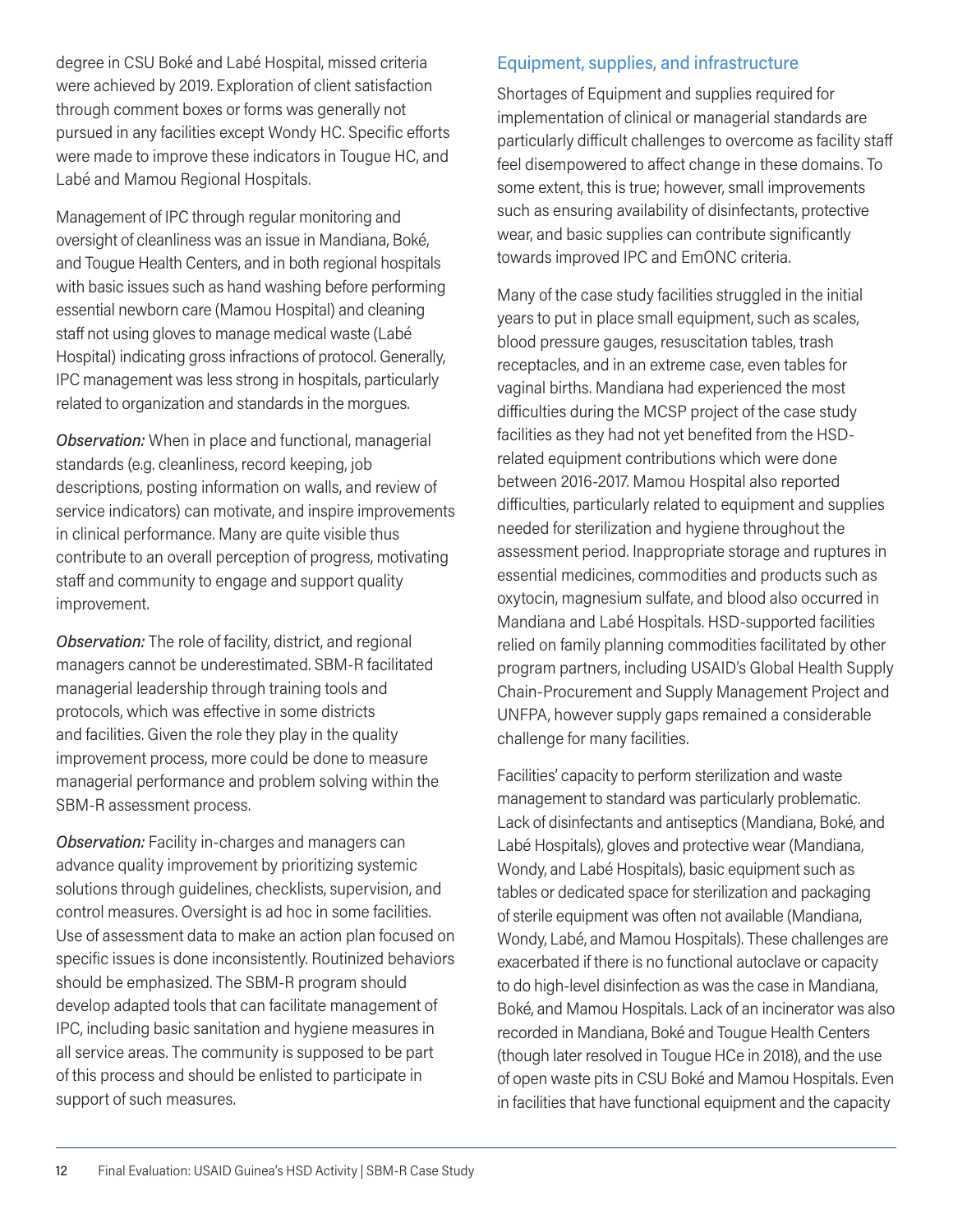to properly dispose of medical waste, it is often not done properly, as was the case in CSU Boké and Labé Regional Hospitals. In both Labé and Mamou Hospitals, the laundry machines were also not functioning properly, contributing to inadequate infection prevention and control standards, particularly in the hospital.

Infrastructure issues played a significant role in terms of space to provide care, space to manage client flow, and receptiveness of the facilities. Specific challenges related to lack of an admissions area (Mandiana, Boké, Labé and Mamou Hospitals), a waiting area (Tougue, Labé Hospitals), a space for immediate post-partum (Boké), and abortion care (Tougue), a private space for family planning counseling and exams (Boké, Tougue and Labé Hospitals), and a space for staff to rest (Mandiana, Boké, Tougue, and Labé Hospitals). Essential amenities such as water and functional toilets were almost universally unavailable (except in Wondy). In addition, there was reported a lack of a functional climatized laboratory that further complicated performance of EmONC and FP as observed at Mandiana, Boké and Tougue Health Centers and Labé Hospital.

Despite these challenges, most facilities (except Mandiana and Mamou Hospital) managed to overcome infrastructure limitations within a year or two of their engagement in the SBM-R process, as was the case in Boké in 2017, Labé Hospital in 2018 and Tougue by 2019.

Although many of the challenges listed above seemed unsurmountable, leadership by the "in-charge", hospital director or manager played a significant role. As noted above, achievement of performance criteria in these areas were in fact largely influenceable though managerial measures, systems, budget allocations, and supervision. Ensuring adequate staff, training, and materials and supplies can advance progress. Infrastructure issues, sanitation, and waste management were managed in some settings without major investment. Indeed, where MoH managers at facility, district and regional levels are supportive, quality improvements were achieved, as was seen in Kindia. In the regional hospitals where volume is high however, managerial and staff interventions around cleanliness beyond cosmetic solutions may not be sufficient and require higher levels of intervention with commitment and resources from the district, regional, or central level.

*Observation:* Facility managers must be proactive in identifying equipment and infrastructural deficiencies that limit quality improvements. The SBM-R program needs to include stock taking exercises that go beyond the facility raising the issue and responsibility for quality improvement at district and regional levels for inputs that cannot be addressed locally. The SBM-R process needs to implicate the MoH at all levels to own the achievements and challenges that they must help to overcome. The needs and obstacles to achievement need to be made visible in the process.

*Observation:* Critical facility improvements including water, sanitation (toilets and waste management) and sterilization need to be supported to provide the basis for quality improvements. Investment in these areas also helps to build staff commitment and momentum for further improvements.

#### *Analysis (Internal and external performance drivers)*

Key factors affecting the implementation and achievement of performance as evidenced by the case study facilities include inputs by the HSD activity such as training, equipment donations, tools and managerial processes; and facility level receptivity of SBM-R. HSD (and MCSP previously) inputs cannot be underestimated as they created the impetus to engage in quality improvement in many facilities and districts. Training and the necessary equipment needed for clinical practice to standard provides the basis for engagement and commitment. Training and equipment alone, however, are insufficient to drive quality improvement. Leadership by facility managers and supervisors, coupled with the engagement, commitment and appreciation of district and regional actors within the MoH in the SBM-R process is essential. While HSD facilitated this broader engagement, maintenance over time must be managed locally. Participation of other government officials and community leaders such as mayors, village chiefs, COSAHs, and communities stimulate facility staff to engage and improve. Sustaining interest and engagement by staff, however, requires continuous monitoring, selfassessment, and action planning for targeted improvements of specific indicators. Involving the whole staff seems to be a positive factor in facilities that have shown improvements. Community appreciate and engagement further motivates staff.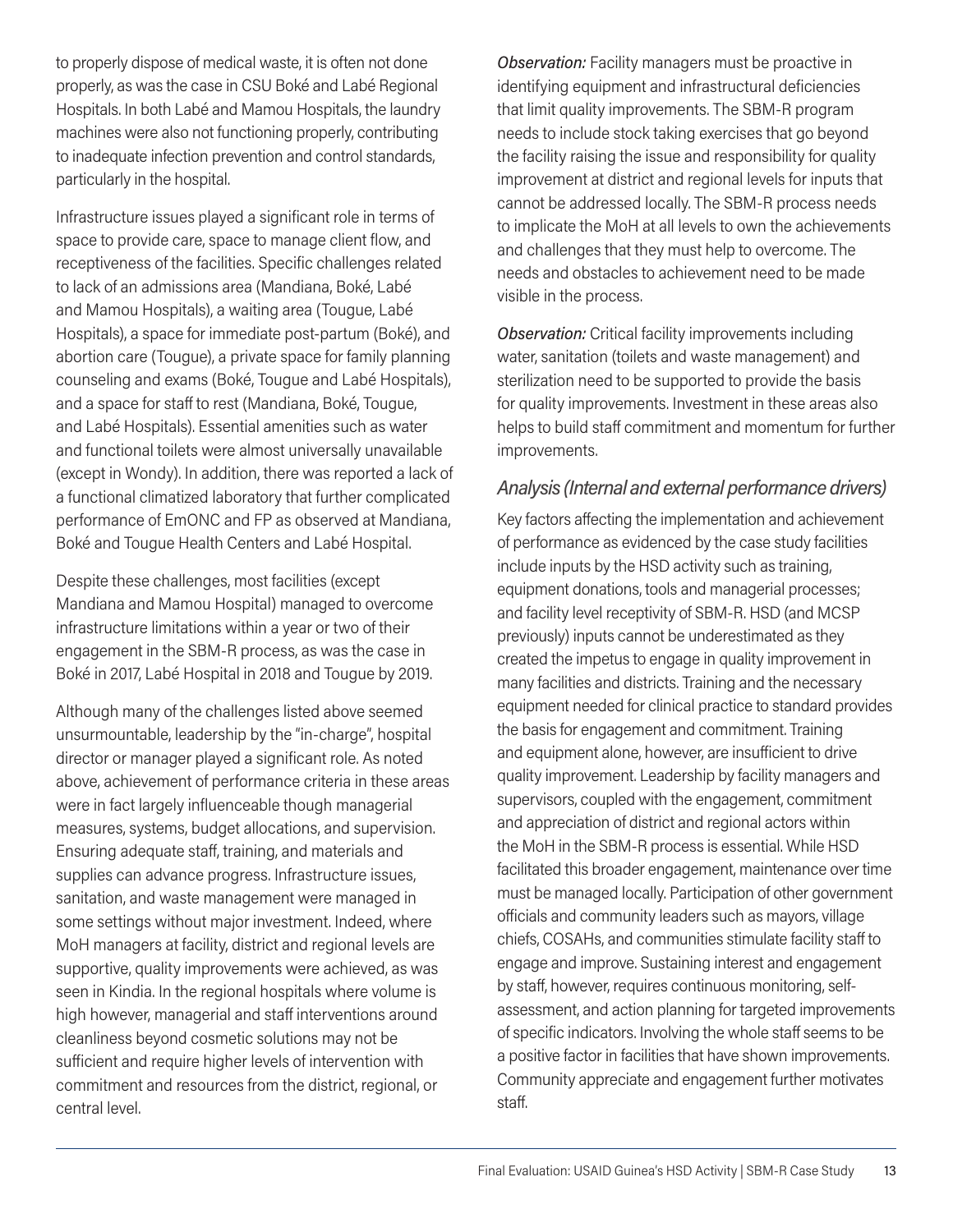**46** A star can bring respect and appreciation to the entire sta *appreciation to the entire staff. It can increase skills of the staff and create a culture of self-assessment to differentiate what to do from what to avoid, improving behaviors (for instance, separating biological waste)"* 

#### – Mandiana HC Staff

While data to determine why some facilities regress was insufficient, indications from case study facilities suggest that changes in staff and or managers played an important role. Facility performance is highly dependent on close monitoring and follow up of the process. Peer reviews, COSAH meetings, and DPS monitoring are all important to maintain progress. Staff motivation is critical for success. This can be inspired by internal recognition of staff members who are leading the change process and contributing to quality improvements. Other key issues include consistency and retaining of staff in the process. Division of tasks also supports progress as the gaining (or maintaining of stars) becomes a team effort.

Close follow up by project staff from MCHIP/MCSP and HSD also has been a factor for improvement, and conversely, when they are not available, for abandonment of the process. Unattended infrastructural deficiencies and high volume of clients can demotivate staff to engage, particularly when these shortcomings structurally impede quality improvements. In hospitals such as Ignace Deen, such conditions have limited engagement.

*Observation:* Building teams to engage in quality improvement processes requires more than training on clinical and managerial skills so that they can work together effectively towards common aims. This continual process will need to be embedded in the organization's culture. To change organizational culture in facilities and motivate those that are not currently engaged, new or adapted (non-monetary) incentives need to be developed with providers to ensure they are valued and appreciated by the staff on the frontline of quality improvement

### *Perspectives on Ownership, Replicability and Sustainability*

Currently, facilities that have engaged in the SBM-R process show that engagement itself positively affects motivation. Positive competition is recognized as a sustainable way to improve quality without considerable cost to the system. Despite the positive perceptions of the process however, some facilities do not engage, likely because of the perception of additional work it entails from staff and managers, or as mentioned above, a sense of fatalism that improvements cannot be achieved given the state of the facility and skills of the staff. District and regional managers, and central MoH has not fully owned the process nor provided the leadership needed to maintain it. While the SBM-R process is appreciated by staff and communities in many locations, higher-level leadership from the MoH is needed to drive participation in the quality improvement process more broadly in Guinea.

Currently SBM-R is in-place in about one-third of the HSDsupported health facilities in Guinea. Other approaches ("Monitorage Amelioré") to quality improvement currently being trialed in Guinea include results-based financing and improved monitoring approaches. The SBM-R process has now been adopted by the MoH, but it remains unclear how SBM-R will be aligned with the other QI approach of the MoH. To expand the program, full participation is needed across the health sector. Hospitals' quality assurance departments need to also engage and support a common approach. USAID is organizing consultation meetings with other partners to involve them to support and facilitate adoption of the SBM-R process across health care thematic areas and levels. One manager noted:

*It's not even in hospitals alone that the*<br> *SBM-R approach can be used; it's in SBM-R approach can be used; it's in all departments, even in governance, because it's a quality [improvement] approach."* 

– Labé Hospital manager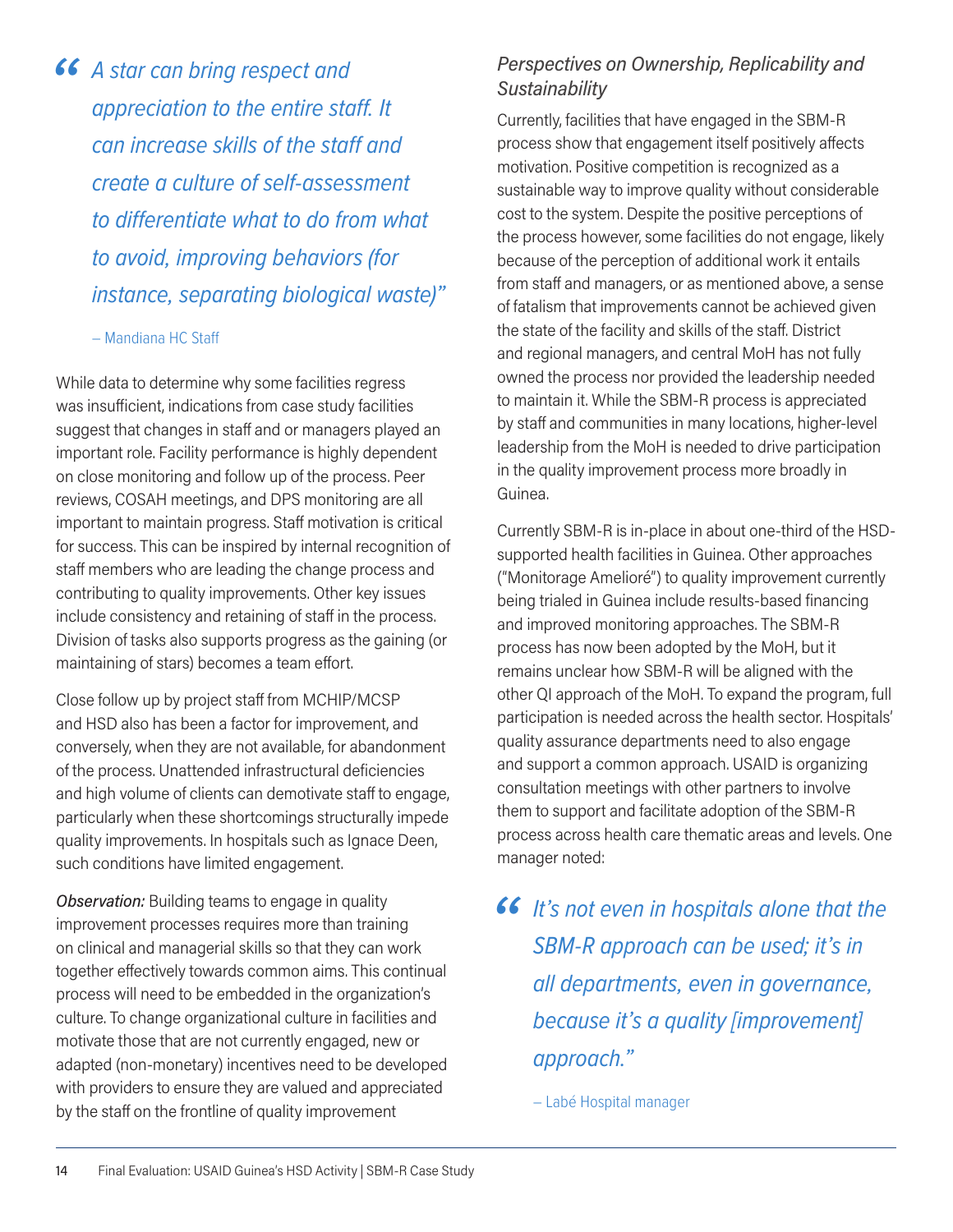*Observation:* To fully engage communities and facility staff in the improvement cycle, support needs to be grounded locally. Government representatives from all sectors and levels need to engage in healthy competition and team up with the facility to make the improvements. Facilities, even with the support of the community, cannot go it alone. HSD and future USAID activities need to work more closely with multi-sectoral stakeholders beyond the MoH to build support and commitment to the program, particularly with the support of local governance structures.

# **CONCLUSIONS: A REALIST VIEW**

A realist review of SBM-R asks, "What works, for whom, in what respects, to what extent, in what contexts, and how?" In this case study we have explored the contexts in which SBM-R is an effective quality improvement process. We have detailed the generative mechanisms that facilitate some health centers and hospitals to achieve success while others regress or do not engage. Finally, we have reviewed the outcomes achieved generally and more specifically in the selected case study facilities. The context-mechanism-outcome of the SBM-R process is described below.

#### *Context*

HSD reports that SBM-R currently engages 97 facilities across Guinea. This case study found that although each has some level of engagement since the start of the program in 2009 under MCHIP, not all are active. The following conditions affect engagement:

- $\triangleright$  The health status of mother and children is precarious, and existing health services are not of sufficient quality to quickly improve MCH in Guinea.
- $\triangleright$  The MoH and partners support improvement through training but it is not enough to change quality of services.
- $\triangleright$  Contextual factors including poor infrastructure (limited or no water, toilets, sufficient physical space) and shortages or dysfunction of materials, supplies, essential medicine and equipment undercut participation, particularly when the factors are out of the control of facility managers or staff.
- $\blacktriangleright$  Human resource constraints (in number, capacity, and motivation) limit the perspective for rapid improvement in the quality of service delivery.
- $\triangleright$  Community trust in the health system after Ebola is being rebuilt, albeit slowly.
- **D** Organizational culture in health facility, DPS, DRS and at the central level of the MoH is generally passive, fatalistic, self-serving, and opportunistic.
- $\blacktriangleright$  Accountability in the health system is low.

### *Generative mechanism*

The SBM-R program is predicated on the belief that through recognition, staff, managers, community members and MoH and other local government leaders at District and Regional level can be motivated to improve service quality through public recognition. The mechanism assumes that:

- $\blacktriangleright$  Healthy competition between facilities should generate commitment and motivation to engage.
- $\blacksquare$  If providers are given training and equipment, they will choose to participate.
- $\triangleright$  Managerial tools and training can be used by facility managers to lead the process in the facility. Through this process, leadership skills will be built.
- $\triangleright$  Close follow-up, mentoring, and monthly meetings with the DPS and DRS, community leaders, COSAHs and facility managers help to sustain the process.
- $\triangleright$  Gaps in infrastructure, equipment and other material deficiencies can be overcome largely by the facilities, districts and regions themselves.
- Being awarded a Star will yield community recognition, appreciation, and reputation.

#### *Outcomes*

The SBM-R program further hypothesizes that in the Guinea health system context, the generative mechanisms of the SBM-R program will be sufficient to catalyze service and facility quality improvements that can be measured in improved service systems and health outcomes. Specifically, when facilities succeed in gaining a star, the progress will result in the following outcomes:

 $\triangleright$  Participation in the quality improvement process and achievement (in stars) will change organizational culture towards service performance and monitoring;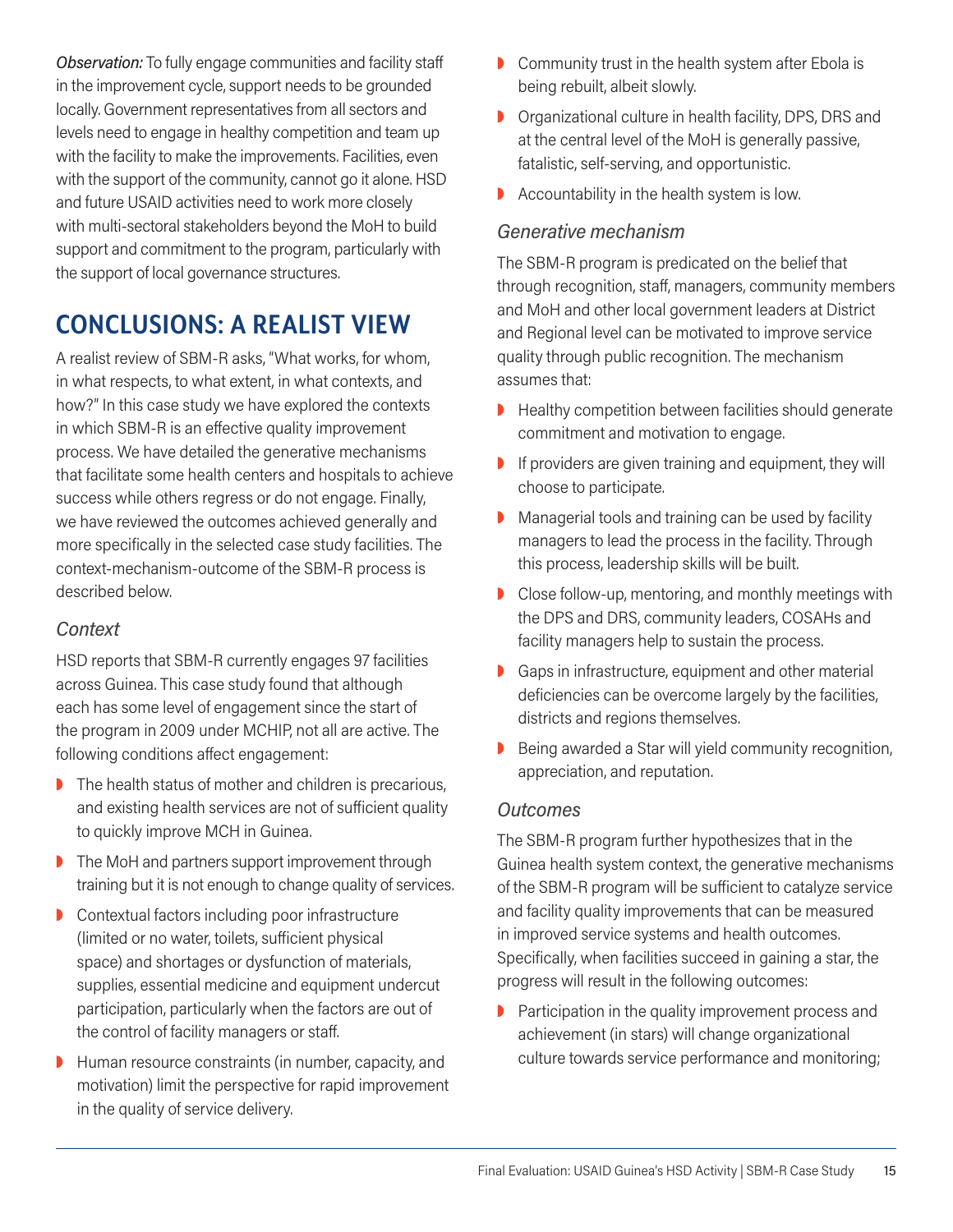- $\triangleright$  Collective action, engagement and leadership at facility and district level with demonstrable results will sustain momentum and stimulate ownership of the program by the MoH;
- MoH engagement will release investment and support for facility needs to sustain improvements;
- $\blacktriangleright$  Achievements and associated potential investments by the MoH will motivate providers and other staff to stay committed and engaged in the quality improvement cycle;
- $\triangleright$  Community recognition of improved service quality at their local facility leads to greater utilization of health services; and
- $\triangleright$  Maternal and child health will improve.

We conclude that in the Context of the Guinean health services at HSD-supported SBM-R facilities, existing engagement of the MoH at all levels, and past distrust by the community of the health sector, quality improvement processes through SBM-R (generative mechanism) can lead to modest improvements that contribute to selected health Outcomes. Prospective outcomes could include:

- $\triangleright$  Positive short-term improvements in clinical performance leading to improved delivery of specific health services and the resulting improved immediate health outcomes;
- $\blacksquare$  Improved managerial systems needed to begin to address hygiene and sanitation challenges but not sufficiently to significantly change IPC outcomes (due to structural limitations in terms of water, waste management, and equipment needed for sterilization, as well as difficulty in changing providers' behavior);
- $\blacksquare$  Increased linkages and ownership of facility quality improvement efforts by communities and local government representatives including the DPS and DRS; and
- $\triangleright$  Community satisfaction, trust, and utilization of the facility and its services improve through QI process.

However, we do not see the context changing significantly through SBM-R to sustain and expand the program by the MoH without a change in the approach to increase their leadership and accountability to the process.

# **RECOMMENDATIONS FOR SUSTAINABILITY**

#### *Context*

- $\triangleright$  Small renovations of facilities are needed for the provision of integrated quality care that can meet IPC standards.
- $\triangleright$  There is a need to expand these processes to rural and smaller health centers that still do not have consistent supplies and lack basic equipment like beds and scales. "Strategies avancés" (Outreach) and referral systems also need to be improved.
- $\triangleright$  Better understanding how to adapt the SBM-R approach to the range of facilities, from small health centers to large hospitals is needed to ensure successful engagement by these facilities in the approach. A 'one size fits all' approach will not work.

#### *Process*

- $\triangleright$  Staff and manager engagement for quality improvement should be intrinsic in the job descriptions. Additional resources should not be needed to engage and participate in quality improvement processes to be implemented on existing services and structures with existing resources.
- $\triangleright$  Engaging communities as partners increases commitment and motivation to achieve quality improvements at the facilities.
- The national committee that validates SBM-R at the facility level needs to be formalized as part of the job descriptions or compensated to ensure its regular functioning. Making progress more visible through public dashboards with incremental steps will help to maintain engagement in the process. The committee must meet and conduct assessments at regular intervals that staff and communities can depend upon and plan for. The current ad hoc convening for the committee does not valorize the process. It also does not allow for the removal of stars for unsatisfactory performance which is also critical for the validity of the process.
- $\blacktriangleright$  The performance criteria assessed through SBM-R is extensive, and many are interdependent, particularly related to IPC such that if one factor is out of order, numerous other criteria cannot be met. A minimal set of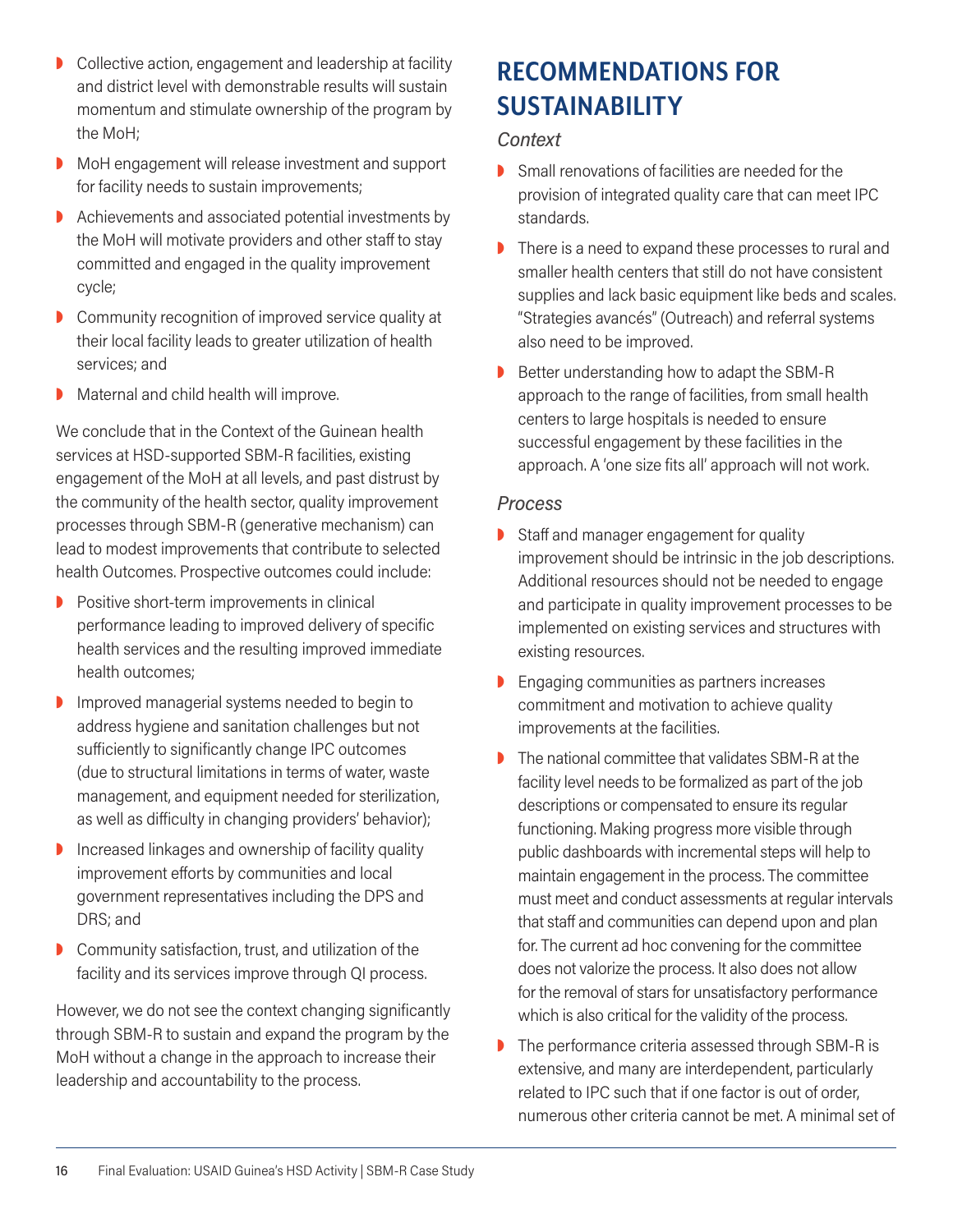criteria that capture the most critical aspects of quality care could replace the current list to make achievement (and maintenance of core standards) within reach for all facilities.

- $\triangleright$  For the performance criteria in the tool it would be helpful to have an essential equipment and infrastructure list, that all facilities should have in place to achieve the performance standards. This will focus pressure on district and regional MoH representatives to ensure the minimum requirements are in order in each facility.
- $\triangleright$  To facilitate regular internal assessment using the criteria, a tablet-based version could be established that would allow the team to check if essential equipment, supplies, consumables, and other resources are in place, and, if not, have a skip pattern to avoid answering interdependent questions. Transition to tablet-based technology will also support data sharing at all levels.
- $\triangleright$  Progress on indicators also should be valued by the process, demonstrating effort and incremental achievement of criteria. If this was made visible, it may motivate staff and communities to engage more actively. This would require a steps or points to be given or ratings by subdomains such as equipment, infrastructure, client friendly, community engagement, clinical quality standards – some of which the staff can affect more readily than others.

#### *Engagement*

- $\triangleright$  Skills-building and close follow up is needed with managers at all levels to encourage ownership and commitment in the process. Many staff-based criteria could be met with closer follow up and small improvements in the conditions in which they work, beginning with waste management and hygiene. This will also require continuing education and engagement of staff and COSAH.
- Better managerial leadership in conducting monthly monitoring and supervision could re-engage facility staff in SBM-R.
- Given their commitment, MoH managers at the DPS and DRS levels should consider providing additional skilled staff and facility improvements. To not lose

momentum, an evaluation should take place soon as they have made significant progress since they began. To ensure momentum is not lost, DPS and the DRS managers need to provide basic support through repair and renovation of critical equipment and facilities. In Labé, repair of the incinerator is urgent and deserved.

#### *Performance (Achievements and Outcomes)*

- $\triangleright$  A constellation of factors contributes to quality improvement achievements more than simply the length of time the facility has been engaged in the process. The specific context of a facility needs to be taken into account. Consider simplification of the QI process to focus on managerial process indicators linked to adherence to managerial standards for all facilities (at a high level)) rather than the granular investigation that can misfocus attention on detail when larger process and leadership issues mostly determine the effectiveness of the facility engagement.
- $\triangleright$  The SBM-R process demonstrates that clinical performance criteria can be improved through continuous training and supportive supervision at the facility level. Dramatic improvements were observed shortly after the start of the HSD activity. HSD has facilitated the process by preparing a team of trainers around the country. To maintain progress, regular investment in training on standards and refresher training will be needed in future and can be driven by the District and Regional MoH.
- $\triangleright$  When clinical performance is found to be unsatisfactory or even harmful, mechanisms for immediate recourse need to be in place with disciplinary measures that are clear to everyone. For example, management must respond to the discovery that some providers give personal, biased opinions on family planning messages that are not evidence-based.
- The role of facility, district, and regional managers cannot be underestimated. SBM-R facilitated managerial leadership through training tools and protocols, which was effective in some districts and facilities. Given the role they play in the quality improvement process, more could be done to measure managerial performance and problem solving within the SBM-R assessment process.